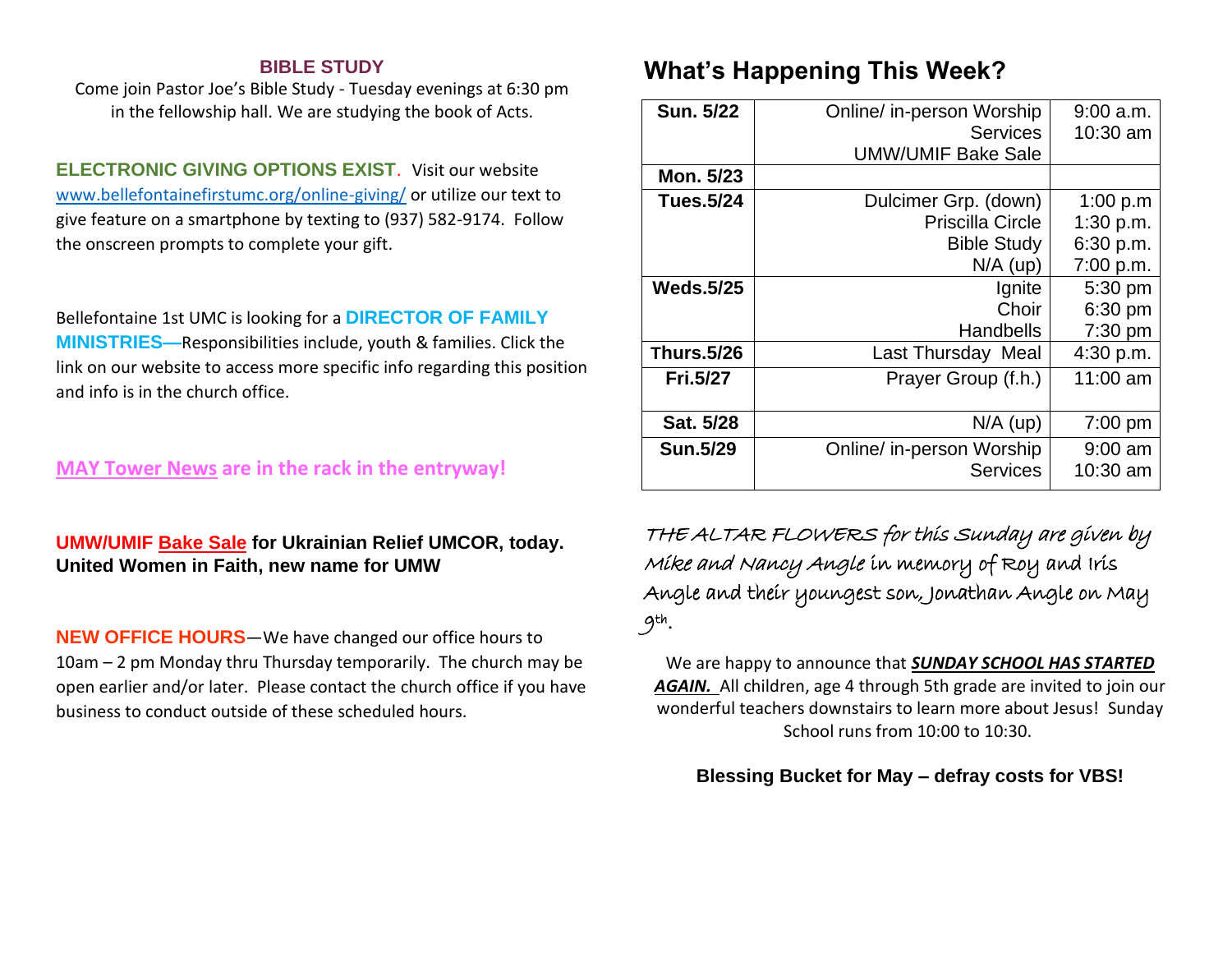**Luke 4: 16-21 Jesus went to Nazareth, where he had been raised. On the Sabbath he went to the synagogue as he normally did and stood up to read. 17 The synagogue assistant gave him the scroll from the prophet Isaiah. He unrolled the scroll and found the place where it was written:**

**18 The Spirit of the Lord is upon me, because the Lord has anointed me. He has sent me to preach good news to the poor, to proclaim release to the prisoners and recovery of sight to the blind, to liberate the oppressed, 19 and to proclaim the year of the Lord's favor.**

**20 He rolled up the scroll, gave it back to the synagogue assistant, and sat down. Every eye in the synagogue was fixed on him. 21 He began to explain to them, "Today, this scripture has been fulfilled just as you heard it."**

# **I Am Not Afraid by Lloyd Larson**

In the emptiness of silence When the world has turned away Beneath the weight of sorrow When I can no longer pray;

In the wilderness of worry, In the desert of despair; In the never-ending darkness When it seems that no one cares,

I am not afraid, I am not alone. You hold me in Your hands And will not let me go.

Though the waters rise And though the winds may blow, I will not be afraid For I am not alone.

When there are no words of comfort That can stem the flow of tears; When I'm stranded at the center Of a rising tide of fear;

When there is no path before me, When my feet have lost their way, I remember You are with me And I am not afraid!

I am not afraid, I am not alone. You hold me in Your hands And will not let me go.

Though the waters rise And though the winds may blow, I will not be afraid For I am not alone.

I will not be afraid, For I am not alone.